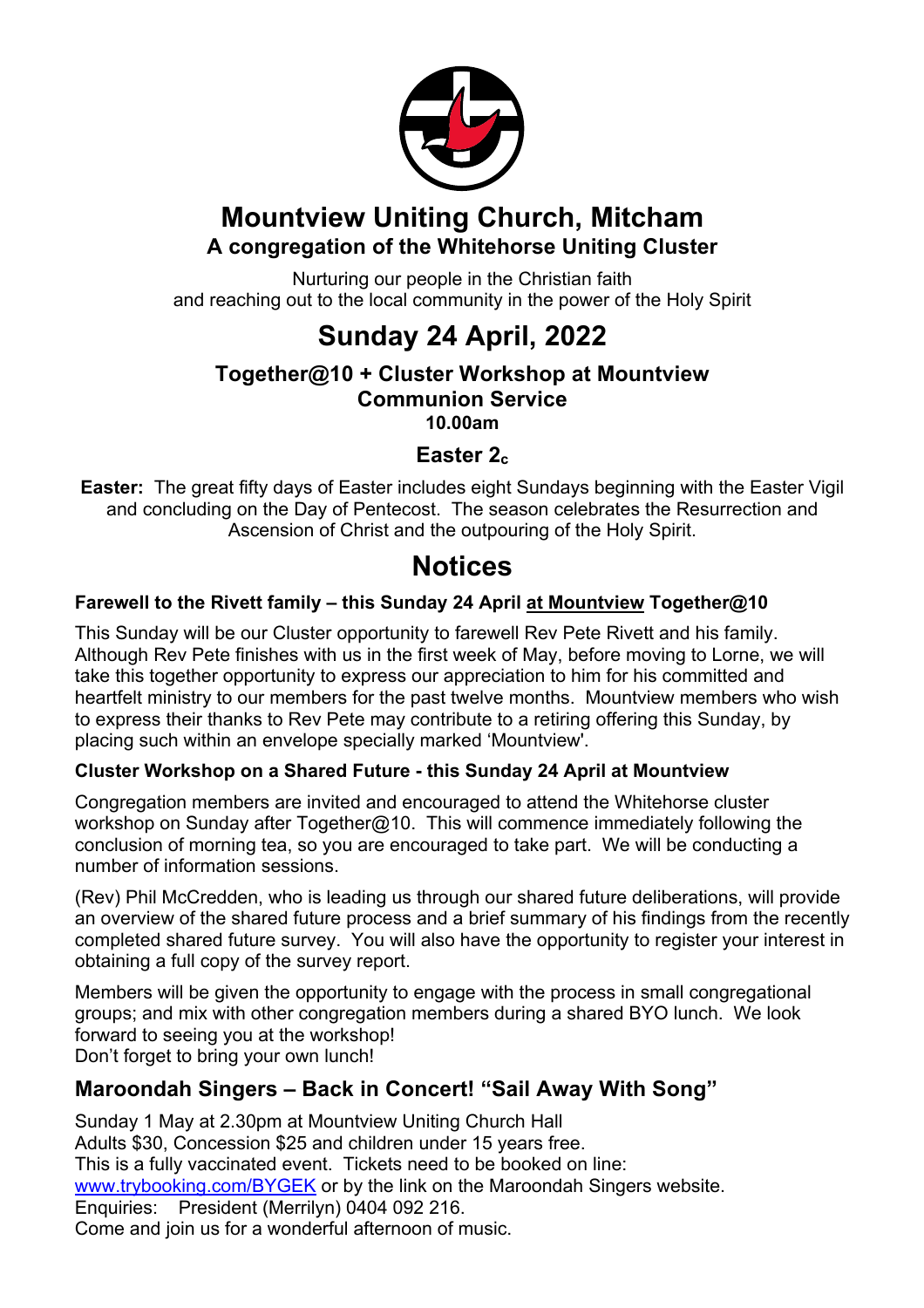## **Centre 81 Pantry … REMINDER!**

We at Centre 81 are experiencing an increase in the number of people who are seeking our help with the provision of food parcels.

As the cost of living is increasing, and the price of food is escalating, the Centre 81 Committee has suggested that instead of a once a month food collection, that a basket be left in the foyer (just inside the front door) on a **weekly basis**. Centre 81 is almost thirty-three years of age, and we appreciate all the support that we have received, and are receiving over the journey, by helping us to provide hospitality and practical help to those within our Community who are in need.

If you are able, please, a small donation of food/money would help us to keep our pantry supplies well stocked. Thankyou from the Committee at Centre 81

### **Centre 81 Election Day Book Stall**

I guess that many of you would have read copious amounts of books during the Covid 19 Pandemic. If you would like to pass some of them on to Centre 81, for resale at our Book Stall, on Election Day, May 21, 2022, that would be much appreciated.

Three options for collection:

- 1. Bring them to Church, and the Committee members will collect them from there
- 2. Take them to Centre 81 on Tuesday or Friday mornings between 10 AM & 12 noon
- 3. If you would like them to be collected from your home, please call Jill

This is a fund raising effort to support the work of the Centre 81 Drop-in/Care Centre. Thankyou from the Centre 81 Committee

#### **BBQ on May 21 … still some gaps in the roster!**

A sausage sizzle is to be held on Election Day – May 21. If you can spare an hour or two to assist, please put your name on the roster located in the foyer. Please see Peter Cox for more details.

### **Membership of Synod 2022**

The Presbytery is still seeking nominees for people to be included in the ballot for membership of the Synod meeting in July. Thus the closing date for nominations has been extended to 9:00 am on Tuesday 26 April. No further extension is possible because the ballot takes place at the Presbytery meeting on the following day. Details and a nomination form may be sent to you by email if you contact Geoffrey Willis.

#### **Tech Learn and Share**

Mark you diary: 3pm Tuesday 26<sup>th</sup> April at Mountview (in worship space)

Coming up next: Get to know your mobile phone **–** Including the basics of using your phone Do you struggle with understanding your phone? Would you like to know how to text or even access texts sent to you? Would you like to be able to take a photo and send it to family? Or would you like to be able to install your Vaccination certificate on your phone (or even your spouse's)?

We are going to have a go at sharing and helping each other with our phones so if these or any other issues are what interest you, come along. If you need a ride, give Rev Peter a call and he will arrange a lift for you.

**Kids Hope Corner - Story of the Week** (from Corry Skillbek, Forest Hill)

A Teachers Affirmation - told by a Kids Hope mentor.

"I had a wonderful Kids Hope session today. Apparently Ben was not sure if I was coming and asked his teacher if I would be there.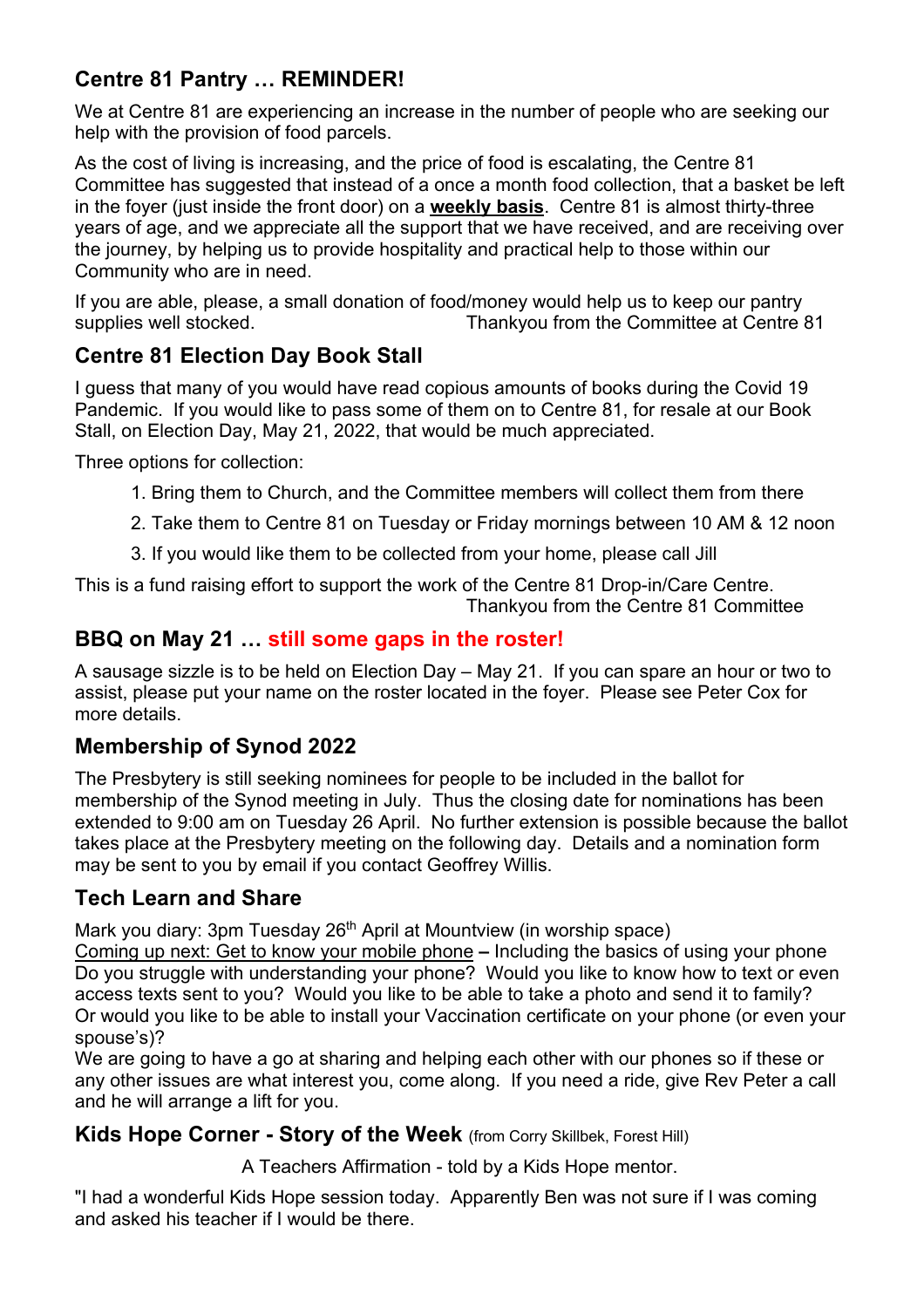We started a new book and Ben sat still and listened for a long while! We talked about Ned Kelly and made a mask which he really enjoyed. There was a teacher in our meeting room much of the time who'd had a lot to do with Ben in earlier times. After our session and having taken Ben back to his classroom, the teacher said "I am astounded by his speech and how much he spoke to you!" She said he was nonverbal when he started school!"

#### **Emergency Appeal: Ukraine Crisis**

Act for Peace (organizers of the Christmas Bowl Appeal) invites people to give generously to provide urgently needed food, medicine and temporary shelter to displaced families in the Ukraine. Donation envelopes are available from the foyer table. Alternatively you may make an online transfer to Act For Peace Ltd, BSB: 012 332, Account number: 2323 75215, Reference: A-45123-helpukraine.

#### **Whitehorse Cluster Website**

The website includes information about our Cluster, our ministry team's contact details, our Cluster News bulletins, as well as all our latest '@ Home Worship' resources. https://www.mountviewuca.org/whitehorse-cluster.html

### **Worship Roster**

**This Sunday 24 April:** Together at 10 + Workshop (at Mountview) Jill Kidd (VF) Jenny Balshaw (F) Heather Barnes (F) Margaret Swain (F) Peter Cox (Lead Steward)

**Next Sunday 1 May:** Rev Tina Lyndon Ng Denyse Ward (VF) Peter Cox (F)

# **Lectionary Readings**

**This Sunday 24 April:** Tim Joyce Acts 5: 27-32 Psalm 118: 14-29 or Psalm 150 Revelation 1: 4-8 John 20: 19-31

**Next Sunday 1 May:** Peter Cox Acts 9: 1-6, (7-20) Psalm 30 Revelation 5: 11-14 John 21: 1-19

# **Prayer Cycles**

Rostered members for 'Prayers of The People' – please email your prayer (for your upcoming Sunday) to multi-media@mountview.unitingchurch.org.au before 6pm Thursday.

#### **This Sunday 24 April:** Heather Barnes

World: Armenia, Azerbaijan, Georgia Ecumenical: St John's Anglican Church, Blackburn UCA: Box Hill (Hanbit Korean), Box Hill (St Andrew's), Box Hill (Wesley) Uniting's Hotham Mission

#### **Next Sunday 1 May:** John Gerrand

World: Afghanistan;, Kazakhstan, Kyrgyzstan, Mongolia, Tajikistan, Turkmenistan, Uzbekistan

Ecumenical: St Alfred's Anglican;, Blackburn North

UCA: Burwood, Burwood Heights; Uniting's Kildonan

# **Lawn Mowing**

April: Michael Plumridge and Eddie Short

May: Peter Cox and Kelvin Ward

# **Whitehorse Cluster Ministers Contact and Availability Details**

Rev Peter Cannon 0434 310 862 Sunday – Thursday Email: revpeterc@gmail.com